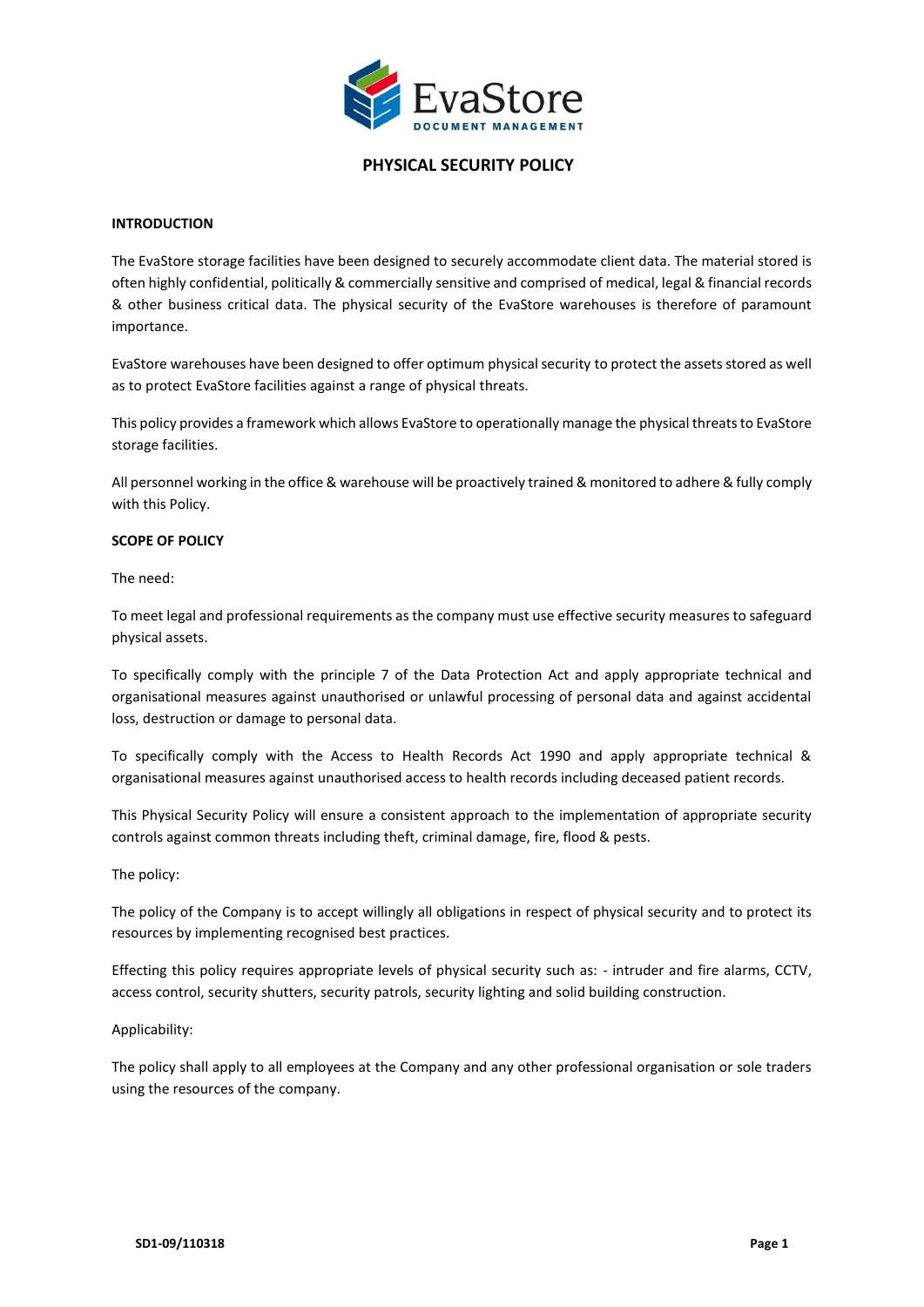

Implementation:

- The requirements of the policy shall be implemented by all employees and any other professional organisations or sole trader using the company resources.
- Any employees notice any areas of conflict between this Policy and any other policy must bring it to the attention of the Security Officer.
- Internal audit shall undertake independent reviews to assess the adequacy of implemented security measures including compliance with the Policy.
- Compliance with the Policy is the duty of all employees. In serious cases, failure to comply with the Policy must be a disciplinary matter and could also result in a breach of the law or a criminal offence.
- Employees have an obligation to report suspected breaches of the Policy immediately to the Manager Director.

### **OBJECTIVES OF THE POLICY**

The objective of the Policy is to ensure that:

- Resources are protected from accidental or malicious damage.
- Security risks are properly identified, assessed, recorded and managed.
- Processes are in place to reduce risks are implemented at an acceptable cost.
- Prevention, fire and security detection measures for: the perimeters of sites; the Company's buildings or facilities, including all property owned by the Company by rented or otherwise provided, by taking all reasonable measures to prevent unauthorised access.
- Protect against unauthorised access to sensitive materials, both physical and electronic.
- Prohibit unauthorised access to the Company's assets and its information, the Company's customer items and customer information; for the purpose of destroying, disabling, compromising or removing it, with the object of impeding operations, or with the intent of breaching confidentiality, or for financial/personal gain.
- Offer means of prevention, investigation and detection of crime and disciplinary offences in accordance with the Company's disciplinary procedures.

These objectives shall be achieved through the implementation of security controls as described in the remaining sectors of this Policy.

#### **KEY SECURITY CONTROLS**

General:

- The Managing Director will ensure that all contracts of employment include a security compliance clause.
- The Security Officer and Manager Director will ensure that security responsibilities are allocated to employees and written into their job specification and terms of references.
- Security education and training will be provided to all staff as appropriate to their assessed needs.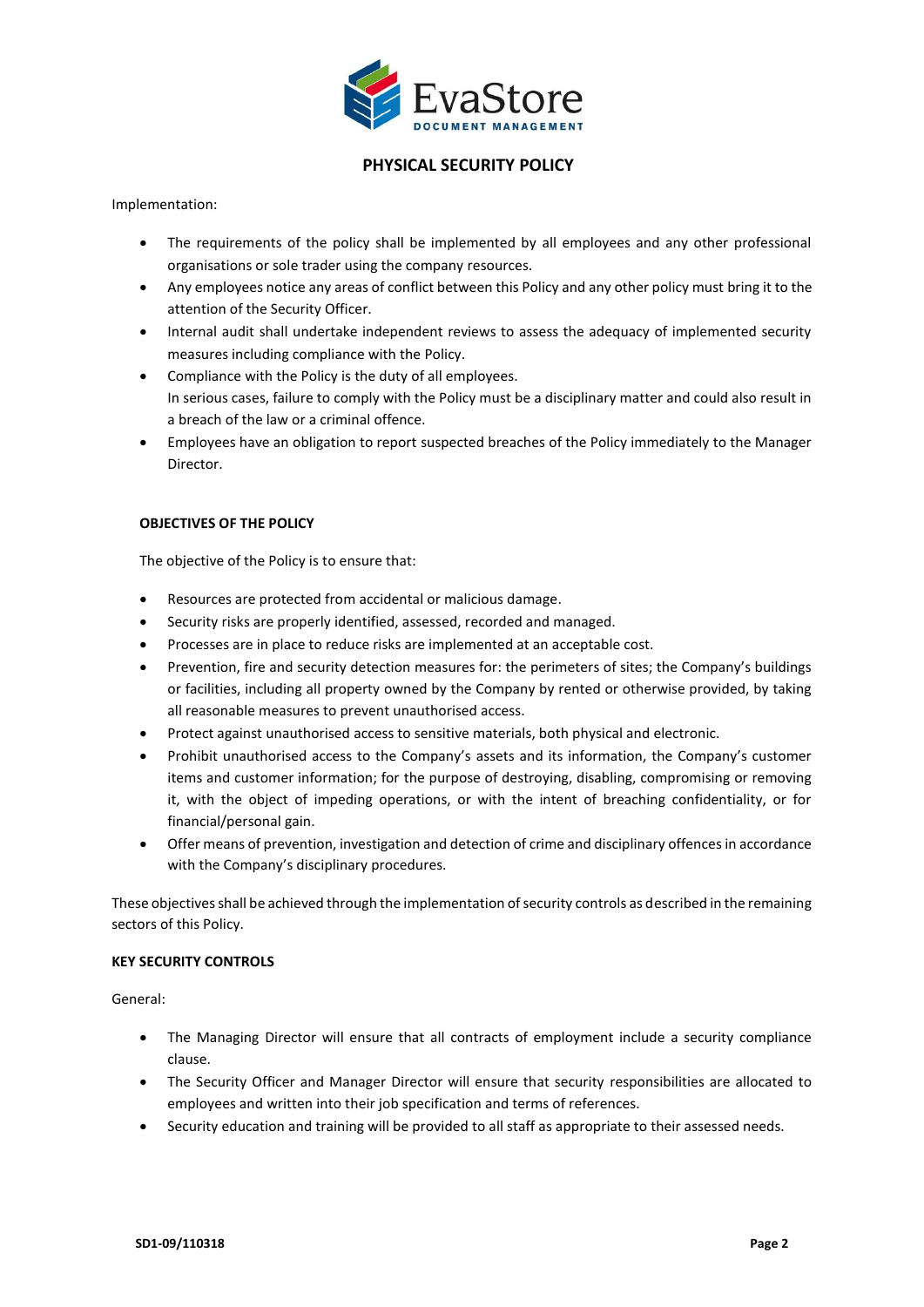

### **PHYSICAL SECURITY CONTROL**

1. Principle

Resources associated within the company, including office facilities, IT equipment, Warehouse machinery, vehicles and the company buildings shall be protected from unauthorised access, misuse, damage or theft.

- 2. Access
	- Parking facilities are monitored by secure cameras and are designed as secure areas. Visitors are to be escorted at all times within the premises of the buildings and a record of visitors kept in reception.
	- In order to prevent unauthorised access during out of hours an Intruder alarm system is provided

Reaction to alarms and subsequent management action are detailed in the company Health and Safety Policy.

- Limits are in place for access to the sites, facilities and building through the use of secured doors & shutters.
- Authorised users shall be supplied with access fobs to gain entry to areas as designed according to their roles and authorisation levels. The Company reserve the right to conduct spot checks to ensure fobs are being carried.
- Request Police assistance in the event of any criminal offence being committed on company's property.
- 3. Equipment
	- All assets held by the company are to be held against an asset register and be uniquely marked as being the property of the company.
	- All equipment will be securely stored at the warehouse and will be 'out of bounds' to visitors.
	- On-going maintenance arrangements are in place all essential equipment and installation and is subject to review at regular intervals by the IT Manager and Warehouse Manager depending on the equipment.
	- Equipment is not to be removed from the building without the authority of the Managing Director.
- 4. Risk Assessment
	- The company is to have a system of Risk Assessment in place to cover all areas of physical security
	- Adequate, cost effective controls are to be implemented to reduce the level of associated risk.

## **INTERNAL SECURITY CONTROL**

- 1. Access Control
	- All employees are issued with fobs to access their area of the premises. However, key personnel are issued with fobs which allow them to access all areas of the premises and enable them to access the security shutters, Intruder Alarm and Alarm System with secure Access Code.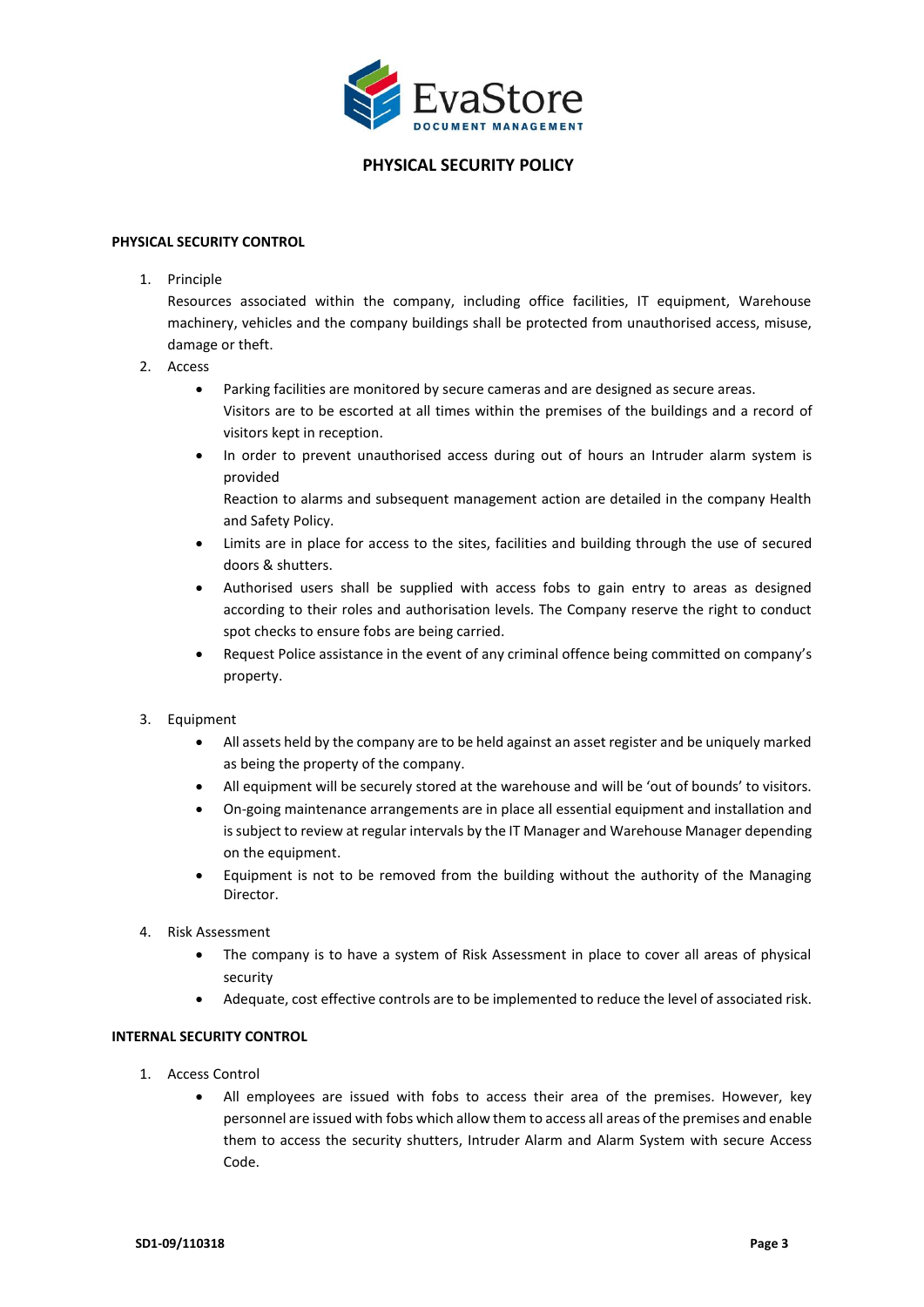

- Individuals are to ensure the safe keeping of their fobs to prevent unauthorised access. Any loss of fobs is to be reported to the Manger Director without delay.
- All access to the building and rooms are protected by a security access control. Using the fobs will allow access to users designated area, however allowing others users to enter unauthorised areas is a breach of this policy and will have disciplinary action.
- 2. Security Incident and Reporting
	- At the end of each working day, all room occupants are to ensure that windows are fully closed and secured.
	- All electrical equipment, with the exception of essential IT equipment (Server, Fax, Telephone system etc.) is to be switched off at the end of each working day.
		- At the end of the working day, the warehouse manager is responsible for
			- o Ensuring that the Intruder Alarm is set
			- o Ensuring fire alarm is active
			- o Ensuring that the main door is secured
			- o Ensuring that all security shutters are closed
			- o Ensuring that all the security doors are shut when leaving the premises
- 3. Service Continuity Planning
	- Physical security is to be incorporated into the company disaster recovery plan to ensure the continued fulfilment of EvaStore services.
	- The appropriate intruder alarm systems are implemented, with a link to the alarm response centre & emergency services via BT Redcare GSM/ Digital Communicator. Systems have been designed and installed to a minimum-security grade level 3, by accredited contractors. These systems include vehicle access door alarm contracts & PIR detectors.

## **FIRE SUPPRESSION**

The fire Alarm System conforms to BS 5839:1 2002 and is based upon a category L2 to enhance the safety of occupants by providing warning of smoke within the thoroughfares & escape routes. There is also a gas extinguishant system in the vault storage area utilising HFC227ea (Heptafluorpropane) effective in the protection of electrical hazards. HFC227ea extinguishes a fire by physically weakening & absorbing the heat from a fire. The system has been designed to discharge into the risk in 10 seconds or less.

## **FLOOD RISK / WATER DAMAGE**

The design & location of our storage facilities minimizes the risk of flooding and water damage. All data is stored above ground and above the floor and EvaStore are not located on a flood plain or below the water table. The plumbing systems do not contain pipes that are located in close proximity to data stored and the fire suppression systems do not contain sprinklers. Consequently, the risk of water damage is minimal. Regular inspection and routine maintenance ensures there is no chance of water ingress via the roof or gutters.

## **PEST CONTROL**

EvaStore contracts RSPH Level 2 trained pest control technicians to ensure that prevent infiltration of rodents, insects & other undesirable pests.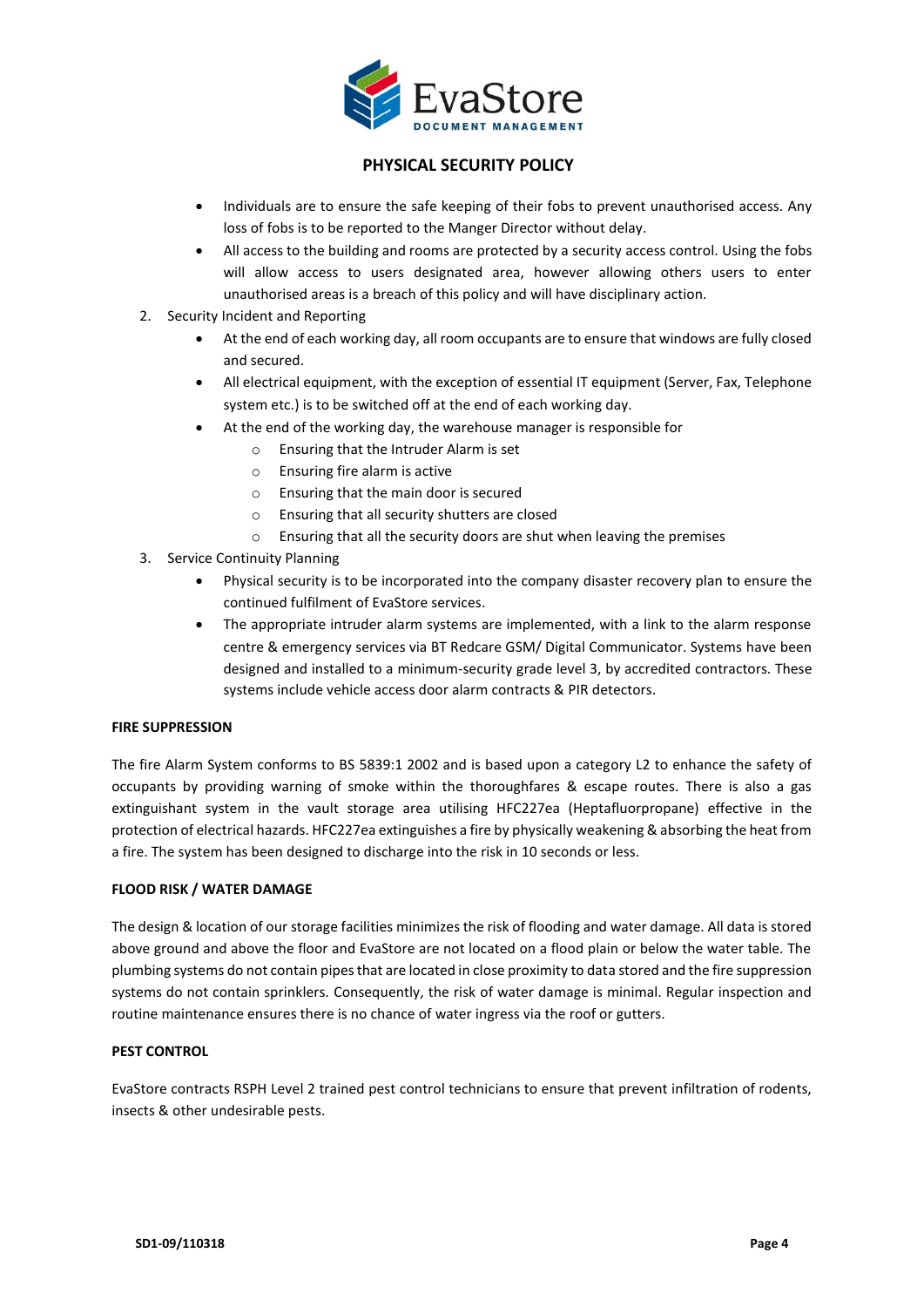

### **EXTERNAL SECURITY CONTROL**

- 1. Security Shutters
	- Both buildings EVA1 and EVA2 have been fitted with security shutters on all office/pedestrian doors and office windows. All shutters are to be fully closed when the building is closed.
	- All fire exits for both buildings will be kept raised at all times when personnel are in the building.
- 2. Outside Areas
	- The exterior of the building and the car park facilities is illuminated by security lights from dusk until dawn. Faults with the external lighting are to be reported to the Managing Director without delay.
	- Provision of adequate security lighting in & around the Company's buildings such as loading bays, car park and access routes.
	- Suitable out of hour's security guard patrols.
	- Comprehensive site-wide CCTV coverage, providing complete internal and external camera coverage of the building and their surroundings.

### **ROLE OF THE COMPANY SECURITY OFFICER**

The Managing Director is responsible for the overall security operation, procuring, arranging or implementing the physical fire and security requirements for the Company.

However, on a day-to-day basis the nominated Security Manager shall be responsible for organising, implementing and managing this policy and its related good working practices.

The nominated Security Officer for EvaStore shall:

- Under the direction of the Managing Director, develop and manage the EvaStore security programme
- Develop, issue and maintain the physical security strategy and Policy and agree it.
- Investigate breaches of security and report findings and recommended action to the Company.
- Implement a compliance programme to evaluate the effectiveness of the physical security programme.
- Report annually to the MD on the effectiveness of the overall physical security programme.
- Conduct and record regular security appraisals to ensure acceptable standard of performance these include fire drills, intruder alarm activation test, emergency and security lighting checks, CCTV playback checks.

#### **ROLES FOR EMPLOYEES OF THE COMPANY**

Employees of the Company shall be responsible for fire and physical security of their immediate working environment. All employees shall abide by the fire & physical security procedures of the Company. Failure to do so may result in disciplinary action.

Contracts with third party organisation that allow access to the Company's building or facilities shall be in place before access is allowed. These contracts shall ensure that the employees or sub-contractors of those external organisation shall comply with all the appropriate security policies/ guidance required by the Company.